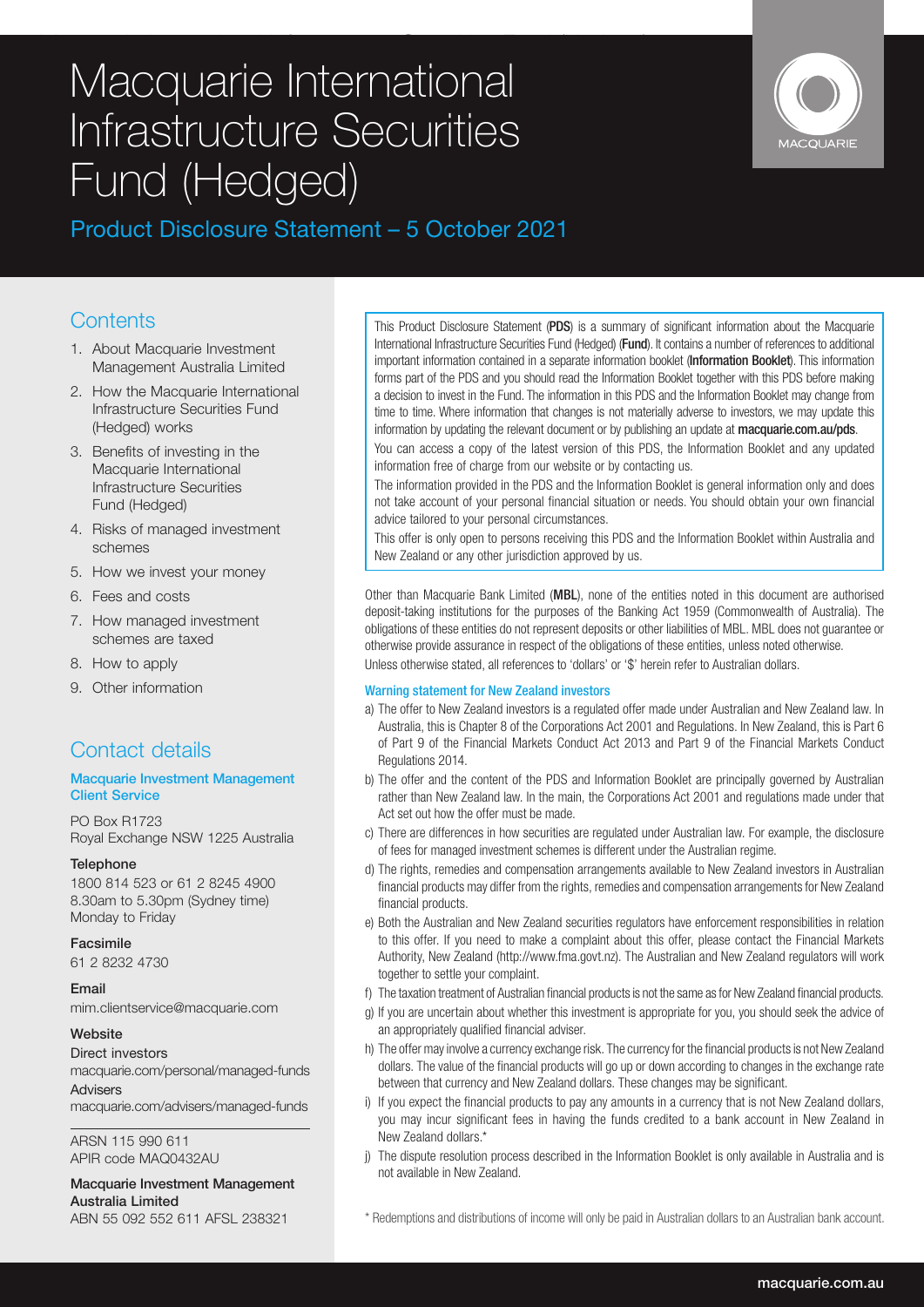# 1 About Macquarie Investment Management Australia Limited

Macquarie Investment Management Australia Limited (Macquarie, we, us, our) is the responsible entity of the Fund. We are responsible for the investment decisions, management and administration of the Fund. We may delegate some of these duties to third parties. We have appointed Macquarie Investment Management Global Limited (ABN 90 086 159 060 AFSL 237843) (Investment Manager) as investment manager of the Fund. Both entities form part of Macquarie Group's securities investment management business, Macquarie Investment Management.

Macquarie Investment Management delivers a full-service offering across a range of asset classes including fixed interest, listed equities (domestic and international) and infrastructure securities to both institutional and retail clients in Australia and the US, with selective offerings in other regions.

# 2 How the Macquarie International Infrastructure Securities Fund (Hedged) works

The Fund is a unit trust registered under the Corporations Act 2001 (Cth) (Corporations Act) as a managed investment scheme. Each investor's investment amount is pooled and invested in the manner described in Section 5.

Investors acquire units in the Fund. A unit gives an investor a beneficial interest in the Fund's assets as a whole, but not an entitlement to, or interest in, any particular asset of the Fund.

The terms of the units, including an investor's rights and obligations, are set out in this PDS, the Information Booklet and the Fund's constitution (which we can provide to you on request). The constitution can be amended in certain circumstances. We can amend the constitution without your consent if we reasonably consider that the amendments will not adversely affect investors' rights. Otherwise, we must obtain the approval of the required number of unitholders at a meeting of unitholders (a resolution may bind you, regardless of how or whether you vote).

A reference in this PDS to 'Business Day' means a day (other than a Saturday, Sunday, public holiday or bank holiday) on which banks are open for general banking business in Sydney.

### Unit pricing

The price of a unit will generally be calculated each Business Day, and will be based on the value of the Fund's assets, less liabilities, divided by the number of units on issue (the net asset **value unit price**). The price of units will vary as the market value of the Fund's assets and liabilities rises or falls.

Application and redemption prices take into account our estimate of transaction costs (the **buy/sell spread**), and as a result, the application price will be higher than the net asset value unit price (by the amount of the buy spread), and the redemption price will be lower than the net asset value unit price (by the amount of the sell spread). See Section 6 for further details on the buy/sell spread.

### How to invest and access your money

Making initial and additional investments in the Fund

| <b>Application cut-off</b><br>time (Application<br>$\text{Cut-off}$ <sup>1</sup> | <b>Minimum</b><br>initial<br>investment <sup>1</sup> | Minimum additional<br>investment <sup>1</sup> |
|----------------------------------------------------------------------------------|------------------------------------------------------|-----------------------------------------------|
| 2.00pm Sydney time<br>on a Business Day                                          | \$20,000                                             | \$500                                         |

<sup>1</sup> Or as we determine otherwise.

You can apply to make an initial investment in the Fund by completing the application form accompanying this PDS (Application). Unless we agree otherwise, where we receive an Application (including any required identification documentation) completed to our satisfaction, and cleared funds before the Application Cut-off, investors will generally receive the application price calculated for the relevant Business Day. Unless we agree otherwise, if we receive an Application (including any required identification documentation) completed to our satisfaction, and cleared funds on a Business Day but after the Application Cut-off, or on a non-Business Day, we will generally treat the Application as having been received before the Application Cut-off on the next Business Day. Generally, Applications made by direct debit may take up to four Business Days before the amount is invested but may take longer in certain circumstances.

You can add to your investment at any time by depositing cleared funds using the account details provided to you at the time of your initial investment (Investment Account). Deposits into the Investment Account will be deemed to be an application for additional units in the Fund. We will not be responsible for any losses incurred by you as a result of the incorrect payment of funds into the Investment Account or into an incorrect bank account.

We may accept or reject an application (in whole or in part) at our discretion (without giving reasons). See Section 8 for more details on how to apply.

Redeeming your investment

| <b>Redemption cut-off time</b>        | Minimum balance               |
|---------------------------------------|-------------------------------|
| (Redemption Cut-off) <sup>1</sup>     | $\vert$ amount <sup>1,2</sup> |
| 12.00pm Sydney time on a Business Day | \$10,000                      |

<sup>1</sup> Or as we determine otherwise.

<sup>2</sup> If acceptance of a redemption request will result in a balance of less than the minimum balance amount, we may either reject the redemption request or treat the redemption request as relating to your entire holding.

You can generally request redemption of all or part of your investment in the Fund by writing to us or by completing a redemption request form which you can download at macquarie.com/redemptionform. Alternatively, you can provide a signed request specifying the account name, the Fund name, the amount or number of units to be withdrawn and bank details. You can send your redemption request by facsimile, email, mail or such other method agreed by us.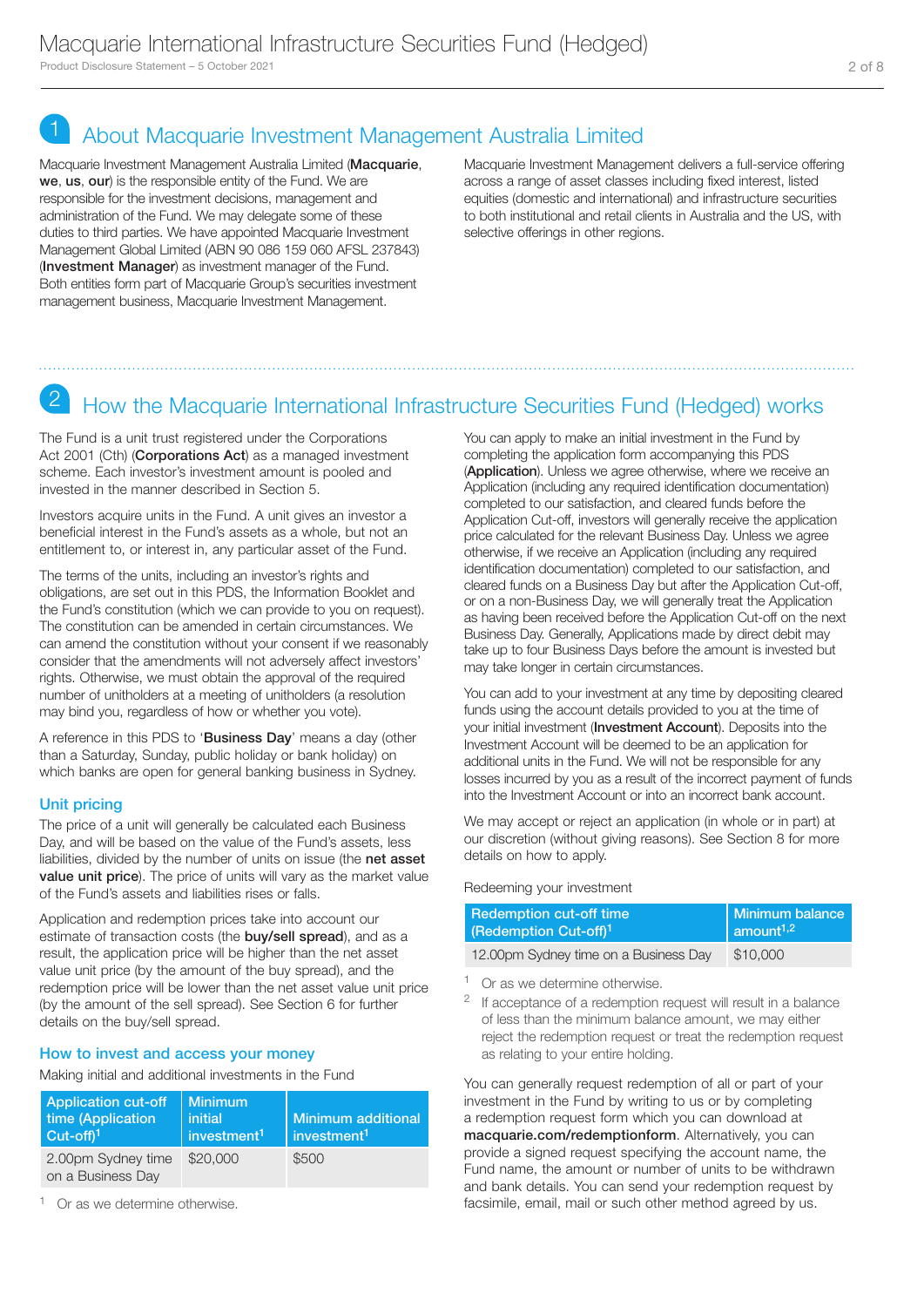Where we receive a redemption request, completed to our satisfaction, before the Redemption Cut-off, investors will generally receive the redemption price calculated for the relevant Business Day. Unless we agree otherwise, if we receive a redemption request, completed to our satisfaction, on a Business Day but after the Redemption Cut-off, or on a non-Business Day, we will generally treat the request as having been received before the Redemption Cut-off on the next Business Day. Before paying you the redemption amount, we may deduct from that amount any money you owe us in relation to your investment. Redemption proceeds will generally be paid within five Business Days after we accept the redemption request.

### Potential delay of redemptions

In some circumstances, such as where there is a suspension of redemptions, investors may not be able to redeem their investment within the usual period.

The Fund's constitution generally allows us 90 days following receipt of a redemption request to pay redemption proceeds. This may be extended in a number of circumstances including:

- if we have taken all reasonable steps to realise sufficient assets to satisfy a redemption request and are unable to do so due to one or more circumstances outside of our control, such as restricted or suspended trading in the market for an asset, and
- if, during the 90 days up to and including the date of receipt of a redemption request, we have received redemption requests for more than 10% of the units in the Fund. If this occurs, we may satisfy the redemption request in part but, if we do so, we must redeem the same proportion of units for all other redemption requests outstanding at that time.

### **Distributions**

The Fund may receive distributions, interest and gains from the underlying investments. We will generally seek to distribute any net income on a quarterly basis and any net realised capital gains at least once a year. Distributions will be calculated based on the net income and net realised capital gains of the Fund. Unit prices may fall as a result of the allocation of the distributions to unitholders.

You may elect to have your distributions paid directly into a nominated Australian financial institution account or to have your distributions reinvested as additional units. If you do not make an election, your distributions will be reinvested.

You should read the important information about how the Fund works including additional information on how to invest and access your money, unit pricing methodology and potential delay of redemptions before making a decision. Go to Section 2 of the Information Booklet at macquarie.com.au/pds. The material relating to how the Fund works may change between the time when you read this statement and the day when you acquire the product.

# 3 Benefits of investing in the Macquarie International Infrastructure Securities Fund (Hedged)

### Significant features

- Provides access to a global portfolio of listed infrastructure securities diversified across developed and emerging market countries, and across a wide range of infrastructure sectors by investing principally in the Macquarie International Infrastructure Securities Fund (Unhedged) (Underlying Fund).
- Provides exposure to an actively managed strategy using intensive fundamental research by a large specialist listed infrastructure team which has access to Macquarie Group's infrastructure expertise. Macquarie Group is recognised as a global leader in infrastructure finance and investment with over 20 years experience in the sector.
- Provides a pure exposure to listed infrastructure through a hedged portfolio, designed to remove exposure to foreign currency fluctuations.

### Significant benefits

- Potential for regular income distributions and capital growth.
- Potential to reduce risk by diversifying across geographic regions, infrastructure sectors, regulatory regimes and securities.
- Ability to provide diversification in an investor's portfolio.
- Access to the investment management expertise of Macquarie Investment Management.
	- You should read the important information about  $\blacksquare$ additional features and benefits of the Fund before making a decision. Go to Section 3 of the Information Booklet at macquarie.com.au/pds. The material relating to additional features and benefits of the Fund may change between the time when you read this statement and the day when you acquire the product.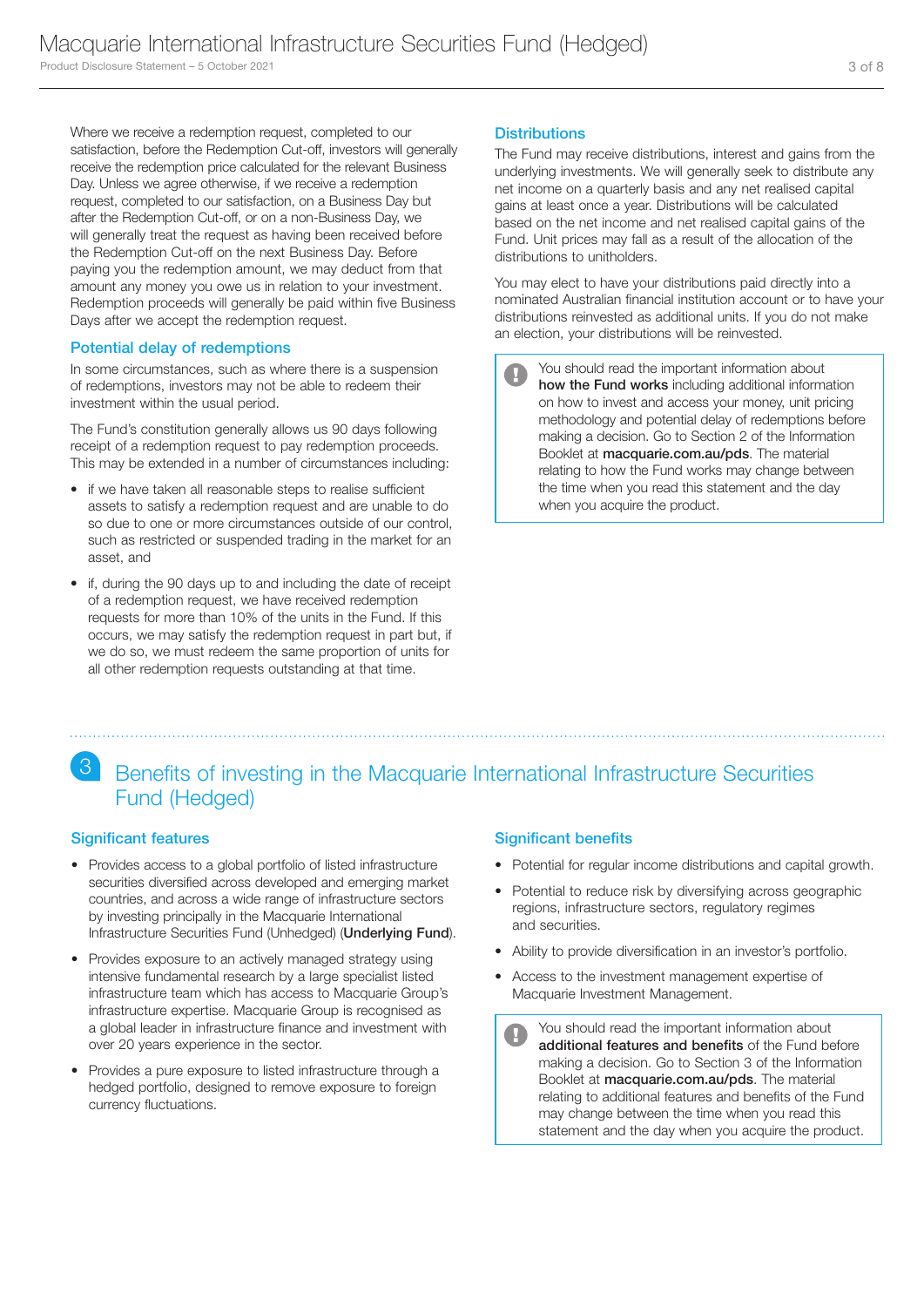# 4 Risks of managed investment schemes

All investments carry risk. Different investments carry different levels of risk, depending on the investment strategy and the underlying investments. Generally, the higher the potential return of an investment, the greater the risk (including the potential for loss and unit price variability over the short term). Financial markets can and have been volatile, and higher levels of market volatility may result in greater risk for investors than an investment in less volatile markets. When you make an investment, you are accepting the risks of that investment. It is important to understand these risks before deciding to invest.

The level of risk that you are willing to accept will depend on a range of factors including your financial objectives, risk tolerance, age, investment timeframe, where other parts of your wealth are invested and whether your investment portfolio will be appropriately diversified after making the investment. The value of your investment and the returns from your investment will vary over time. Future returns may differ from past returns. We do not guarantee the performance or returns of the Fund and you may lose some or all of the money that you have invested in the Fund. The significant risks of the Fund are described below, but there could be other risks that adversely affect the Fund. You should seek your own professional advice on the appropriateness of this investment for your particular circumstances and financial objectives.

Investment risk: The Fund has exposure to share markets. The risk of an investment in the Fund is higher than an investment in a typical bank account or fixed income investment. Amounts distributed to unitholders may fluctuate, as may the Fund's unit price. The unit price may vary by material amounts, even over short periods of time, including during the period between a redemption request or application for units being made and the time the redemption unit price or application unit price is calculated.

Infrastructure sector risk: The Fund aims to provide exposure to the global infrastructure sector through its exposure in infrastructure related securities. The performance of these investments will be correlated to the global infrastructure sector in general, and may be affected by factors such as the availability and cost of finance, the level of usage of infrastructure, the level of supply of infrastructure projects, prevailing interest rates, government regulations as well as general market sentiment towards the sector as a whole.

Market risk: The investments that the Fund has exposure to are likely to have a broad correlation with share markets in general. Share markets can be volatile and have the potential to fall by large amounts over short periods of time. Poor performance or losses in domestic and/or global share markets are likely to negatively impact the overall performance of the Fund.

Security specific risk: Securities and the companies that issue them are exposed to a range of factors that affect their individual performance. These factors may cause an investment's return to differ from that of the broader market. The Fund may therefore underperform the market and/or its peers due to its security specific exposures.

International and emerging market risk: The Fund may have exposure to a range of international economies, including emerging economies. Global and country specific macroeconomic factors may impact the Fund's international investments. Governments may intervene in markets, industries, and companies; may alter tax and legal regimes; and may act to prevent or limit the repatriation of foreign capital. Emerging markets in particular may experience lower liquidity, the potential for political unrest, the increased likelihood of sovereign intervention (including default and currency intervention), currency volatility, and increased legal risk. These events may impact the Fund's international investments.

Liquidity risk: Investments may be difficult or impossible to sell, either due to factors specific to that security, or to prevailing market conditions. Liquidity risk may mean that an asset is unable to be sold or an exposure is unable to be rebalanced within a timely period and at a fair price, potentially resulting in delays in redemption processing, or even the suspension of redemptions. If we are required to process a large redemption or application, the exposure of the Fund to particular investments, sectors or asset classes may be altered significantly due to the security sales or purchases required.

Currency risk: The Fund has exposure to investments denominated in currencies other than Australian dollars. Currency risk is the risk that fluctuations in exchange rates between the Australian dollar and foreign currencies impact the Australian dollar value of the foreign investments that the Fund has exposure to. The Fund seeks to reduce this risk by hedging its currency exposure. The currency hedging employed may not completely remove the risk of currency exposure causing an adverse impact on an investor's investment return. Hedging also reduces the opportunity to profit from favourable currency movements. Furthermore, costs may be incurred in implementing any hedging strategy.

Default risk: Issuers or entities that the Fund has exposure to may default on their obligations, for instance by failing to make a payment due on a security or by failing to return principal. Such parties can include the issuers of securities that the Fund has exposure to including warrants, depositary receipts and hybrid securities. Counterparties to the Fund and/or the underlying fund may default on a contractual commitment. Counterparties may include over-the-counter derivatives counterparties, brokers (including clearing brokers of exchange traded instruments), foreign exchange counterparties, as well as the custodian. Default on the part of an issuer or counterparty could result in a financial loss to the Fund.

Unlisted securities risk: The Fund may have exposure to securities which are expected to be, but are not yet not listed on a securities exchange. Unlisted securities may have a higher risk of loss, and may be difficult to independently value and to sell due to their unlisted nature. When such securities do list (for example through an initial public offering or IPO), the listing price may differ materially from the price previously used when calculating the Fund's unit price. Where the Fund has exposure to unlisted securities these may increase its unit price volatility, its potential to underperform its benchmark, and its potential for loss.

**Derivatives risk:** Derivatives may be used to hedge existing exposures or to gain economic exposure. The use of derivatives may expose the Fund to risks including counterparty default, legal and documentation risk, and the risk of increased sensitivity of the Fund's unit price to underlying market variables. The use of derivatives may have the effect of magnifying both gains and losses.

Manager risk: There is no guarantee that the Fund will achieve its performance objectives, produce returns that are positive, or compare favourably against its peers. In addition, the investment strategies and internal trading guidelines may vary over time, and there is no guarantee that such changes would produce favourable outcomes.

**Concentration risk:** The Fund may have exposure to a relatively small number of key investments or sectors. This may result in the returns of the Fund being dependent on the returns of individual companies and industry sectors. This concentration of exposures may increase the volatility of the Fund's unit price and increase the risk of poor performance. It may also result in the Fund's returns differing significantly from its benchmark.

Underlying Fund risk: Through its investment in the Underlying Fund, the Fund is exposed to the risks of the Underlying Fund including investment performance, liquidity, management, default and counterparty risk, all of which may affect the value of units in the Underlying Fund and therefore the value of units in the Fund.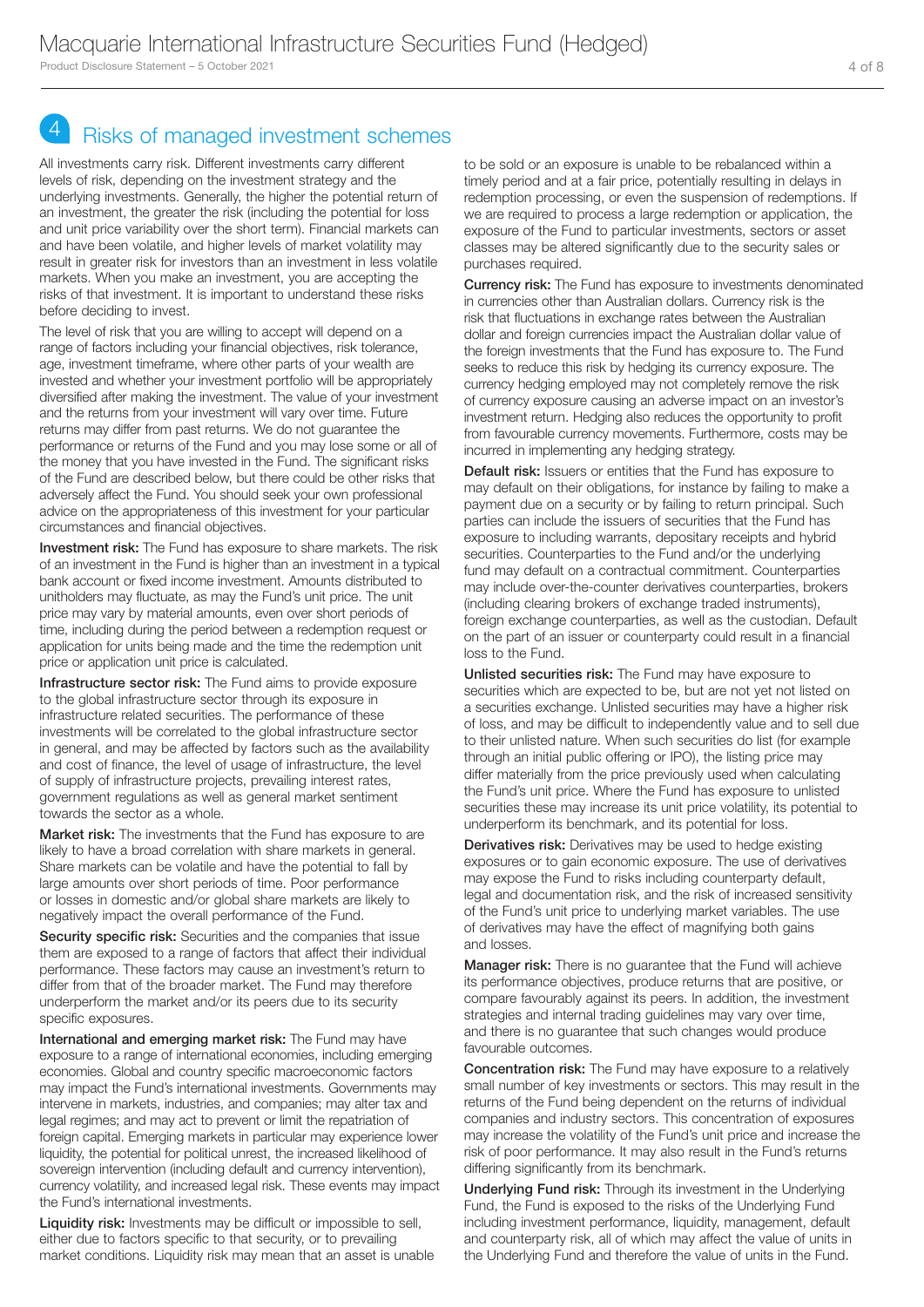Force majeure risk: Issuers or counterparties of investments that the Fund holds or has exposure to may be impacted by a force majeure event, which is an event beyond the control of that party. This includes events such as fire, flood, earthquakes, pandemic, war, terrorism and labour strikes. Such events may adversely affect that party's ability to perform its obligations resulting in an adverse impact on the Fund. A force majeure event may also impact the ability of Macquarie and/or the investment manager to operate and manage the Fund as described in this PDS.

Regulatory and legal risk: Governments or regulators may pass laws, create policy, or implement regulation that affects the Fund and/or the execution of investment strategies. Such initiatives may impact transaction or security types or a market, and may be either country specific or global. Such changes may result in the Fund failing to achieve its investment objectives. Similarly, laws affecting registered managed investment schemes (including taxation and corporate and regulatory laws) may change in the future, affecting investors' rights and investment returns.

# 5 How we invest your money

You should consider the likely investment return, the risks involved and your investment timeframe when deciding whether to invest in the Fund.

|                                           | Macquarie International Infrastructure Securities Fund (Hedged)                                                                                                                                                                                                                                                                                                                                                                                                                                                                                                                                                                                                                                                                                                                                                                                                                                                                                                                                                                                                                                                                                                                                                                                                                                                                                                                                                                                                                                                                                                                                                                                                                                                                                             |  |  |
|-------------------------------------------|-------------------------------------------------------------------------------------------------------------------------------------------------------------------------------------------------------------------------------------------------------------------------------------------------------------------------------------------------------------------------------------------------------------------------------------------------------------------------------------------------------------------------------------------------------------------------------------------------------------------------------------------------------------------------------------------------------------------------------------------------------------------------------------------------------------------------------------------------------------------------------------------------------------------------------------------------------------------------------------------------------------------------------------------------------------------------------------------------------------------------------------------------------------------------------------------------------------------------------------------------------------------------------------------------------------------------------------------------------------------------------------------------------------------------------------------------------------------------------------------------------------------------------------------------------------------------------------------------------------------------------------------------------------------------------------------------------------------------------------------------------------|--|--|
| Fund objective                            | The Fund aims to outperform the S&P Global Infrastructure Index (Net Total Return \$A Hedged)<br>(Benchmark) over the medium to long term (before fees). It aims to provide a return comprising both<br>income and capital growth.                                                                                                                                                                                                                                                                                                                                                                                                                                                                                                                                                                                                                                                                                                                                                                                                                                                                                                                                                                                                                                                                                                                                                                                                                                                                                                                                                                                                                                                                                                                          |  |  |
| Description of the<br>Fund                | The Fund provides exposure to a diversified portfolio of global infrastructure securities which are listed, or<br>expected to be listed, and are issued by entities that have as their primary focus (in terms of income<br>and/or assets) the management, ownership and/or operation of infrastructure and utilities assets.<br>The Fund gains investment exposure to securities by investing principally in the Macquarie International<br>Infrastructure Securities Fund (Unhedged) (Underlying Fund). The Underlying Fund invests directly<br>in global infrastructure securities and is actively managed. Macquarie is the responsible entity of the<br>Underlying Fund, which is also managed by the Investment Manager. The Fund may also hold securities<br>directly. The Fund seeks to hedge any currency exposure back to Australian dollars.<br>The Investment Manager believes that a systematic fundamentals-based approach to identifying<br>long-term potential value in infrastructure companies will outperform the Benchmark over the medium to<br>long term. The specialist investment team analyses infrastructure companies in depth to determine the<br>quality, reliability and growth potential of the cashflows generated from their infrastructure assets.<br>Exposure to securities issued by vehicles controlled or managed by the Macquarie Group (other than the<br>Underlying Fund) is limited to 5% of the net asset value of the Fund at the time of investment.<br>The Fund may have exposure to derivatives, including derivatives that increase in value when the<br>underlying instrument falls in value, and decrease in value when the underlying instrument rises in value.<br>Derivatives may be used for hedging. |  |  |
| Asset allocation <sup>1</sup>             | Infrastructure securities:<br>$90\% - 100\%$<br>Cash: <sup>2</sup><br>$0\% - 10\%$                                                                                                                                                                                                                                                                                                                                                                                                                                                                                                                                                                                                                                                                                                                                                                                                                                                                                                                                                                                                                                                                                                                                                                                                                                                                                                                                                                                                                                                                                                                                                                                                                                                                          |  |  |
| <b>Benchmark</b>                          | S&P Global Infrastructure Index (Net Total Return \$A Hedged)                                                                                                                                                                                                                                                                                                                                                                                                                                                                                                                                                                                                                                                                                                                                                                                                                                                                                                                                                                                                                                                                                                                                                                                                                                                                                                                                                                                                                                                                                                                                                                                                                                                                                               |  |  |
| Suggested minimum<br>investment timeframe | Five years                                                                                                                                                                                                                                                                                                                                                                                                                                                                                                                                                                                                                                                                                                                                                                                                                                                                                                                                                                                                                                                                                                                                                                                                                                                                                                                                                                                                                                                                                                                                                                                                                                                                                                                                                  |  |  |
| Inception date                            | 29 September 2005                                                                                                                                                                                                                                                                                                                                                                                                                                                                                                                                                                                                                                                                                                                                                                                                                                                                                                                                                                                                                                                                                                                                                                                                                                                                                                                                                                                                                                                                                                                                                                                                                                                                                                                                           |  |  |
| <b>Standard Risk</b><br>Measure (SRM)     | 5<br>$\overline{7}$<br>$\overline{2}$<br>3<br>$\overline{4}$<br>6<br><b>Medium</b><br>Medium to<br>Very high<br><b>Very low</b><br>Low to<br><b>High</b><br>Low<br>medium<br>high<br>We have calculated the SRM based on industry guidance. Please note that the SRM is not a complete<br>assessment of all forms of investment risk. Go to Section 5 of the Information Booklet for more                                                                                                                                                                                                                                                                                                                                                                                                                                                                                                                                                                                                                                                                                                                                                                                                                                                                                                                                                                                                                                                                                                                                                                                                                                                                                                                                                                   |  |  |
|                                           | information. Refer to Section 4 for more information on the risks of an investment in the Fund.                                                                                                                                                                                                                                                                                                                                                                                                                                                                                                                                                                                                                                                                                                                                                                                                                                                                                                                                                                                                                                                                                                                                                                                                                                                                                                                                                                                                                                                                                                                                                                                                                                                             |  |  |
| <b>Target investors</b>                   | The Fund may be suitable for investors who are looking for an investment with the objective of the Fund<br>listed above and are prepared to accept the risks of the Fund set out in Section 4.                                                                                                                                                                                                                                                                                                                                                                                                                                                                                                                                                                                                                                                                                                                                                                                                                                                                                                                                                                                                                                                                                                                                                                                                                                                                                                                                                                                                                                                                                                                                                              |  |  |
| Changes to the Fund                       | We may make changes to the Fund from time to time or terminate the Fund. We will provide such notice<br>as required by the Corporations Act or constitution of the Fund.                                                                                                                                                                                                                                                                                                                                                                                                                                                                                                                                                                                                                                                                                                                                                                                                                                                                                                                                                                                                                                                                                                                                                                                                                                                                                                                                                                                                                                                                                                                                                                                    |  |  |
| Fund performance                          | Performance history information can be obtained from our website at<br>macquarie.com.au/performance or by calling Client Service. Past performance is not a reliable indicator<br>of future returns, which can differ materially.                                                                                                                                                                                                                                                                                                                                                                                                                                                                                                                                                                                                                                                                                                                                                                                                                                                                                                                                                                                                                                                                                                                                                                                                                                                                                                                                                                                                                                                                                                                           |  |  |
|                                           | The above ranges are indicative only. The Underlying Fund will be rebalanced within a reasonable period of time should the exposure                                                                                                                                                                                                                                                                                                                                                                                                                                                                                                                                                                                                                                                                                                                                                                                                                                                                                                                                                                                                                                                                                                                                                                                                                                                                                                                                                                                                                                                                                                                                                                                                                         |  |  |

move outside these ranges.

<sup>2</sup> The Fund is expected to be fully invested. A portion of the portfolio may be allocated to cash for liquidity purposes.

You should read the important information about how the Investment Manager invests your money including ethical investments, switching and calculating the performance of the Fund before making a decision. Go to Section 5 of the Information Booklet at macquarie.com.au/pds. The material relating to how the Investment Manager invests your money may change between the time when you read this statement and the day when you acquire the product.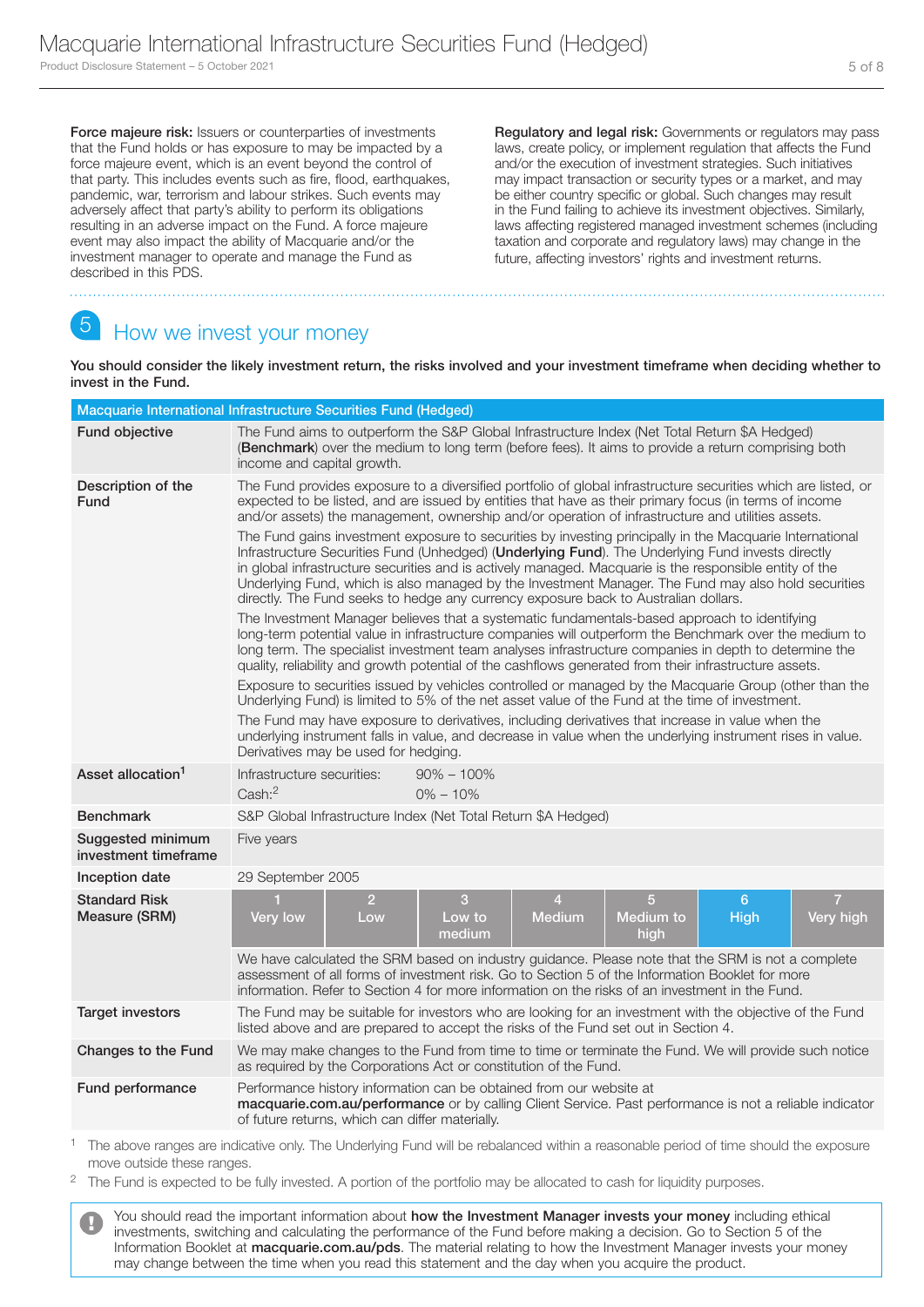# 6 Fees and costs

### Did you know?

Small differences in both investment performance and fees and costs can have a substantial impact on your long-term returns. For example, total annual fees and costs of 2% of your account balance rather than 1% could reduce your final return by up to 20% over a 30-year period (for example, reduce it from \$100,000 to \$80,000).

You should consider whether features such as superior investment performance or the provision of better member services justify higher fees and costs. You may be able to negotiate to pay lower contribution fees and management costs where applicable. Ask Macquarie Investment Management or your financial adviser.

### To find out more

If you would like to find out more, or see the impact of the fees based on your own circumstances, the Australian Securities and Investments Commission (ASIC) website (www.moneysmart.gov.au) has a managed funds fee calculator to help you check out different fee options.

This table shows fees and other costs that you may be charged. These fees and costs may be deducted from your investment, the returns on your investment or from the Fund's assets as a whole.

Unless stated otherwise, all fees are shown inclusive of GST and net of any input tax credits (ITCs) and/or reduced input tax credits (RITCs). The proportion of GST paid on the fees that can be recovered by the Fund as RITCs or otherwise varies. The fees paid by the Fund will equal the rates disclosed in this section (inclusive of GST, net of ITCs and/or RITCs) regardless of the rate of GST recovery in any period. Information on how managed investment schemes are taxed is set out in Section 7 of this PDS.

You should read all of the information about fees and other costs, as it is important to understand their impact on your investment. You can use this information to compare costs between different simple managed investment schemes. ASIC provides a calculator, available at www.moneysmart.gov.au, which can be used to calculate the effect of fees and costs on account balances.

| Type of fee or cost <sup>1,2</sup>               | Amount |  |  |  |
|--------------------------------------------------|--------|--|--|--|
| Fees when your money moves in or out of the Fund |        |  |  |  |
| Establishment fee                                | Nil    |  |  |  |
| Contribution fee                                 | Nil    |  |  |  |
| Withdrawal fee                                   | Nil    |  |  |  |
| Exit fee                                         | Nil    |  |  |  |

### Management costs

The fees and costs for managing your investment Management costs of 1.016% pa, comprising:

**Management fee<sup>2</sup> – 1.000%** pa of the net asset value of the Fund.

**Indirect costs** $3 - 0.016\%$  pa of the net asset value of the Fund, comprising: • expenses – Fund<sup>4</sup>

- fees and expenses underlying fund<sup>5</sup>
- other indirect costs.<sup>6</sup>
- 1 You may also incur a buy/sell spread when your money moves in or out of the Fund. See 'Buy/Sell spread' below for further details.<br>2. Fees movies individually popptieted if you are a wholesele investor under the Corporat 2 Fees may be individually negotiated if you are a wholesale investor under the Corporations Act and subject to compliance with

applicable regulatory requirements. See Section 6 of the Information Booklet for further details.

- <sup>3</sup> Based on indirect costs for the previous financial year. Past costs may not be a reliable indicator of future costs. See 'Indirect costs' below for more information.
- <sup>4</sup> We are entitled to be reimbursed for certain administrative expenses under the constitution. Abnormal expenses, which are in addition to administrative expenses, will generally be paid for by the Fund. Refer to Section 6 of the Information Booklet for further details.
- <sup>5</sup> The expenses of the Underlying Fund may be passed through to the Fund and reflected in the unit price of the Fund. The management fee of the Underlying Fund is rebated to the Fund or reduced so that the management fee payable to us (whether directly or indirectly) will not exceed the management fee of the Fund. Refer to Section 6 of the Information Booklet for information.
- <sup>6</sup> May also include certain costs such as over-the-counter derivatives and any other costs required to be included for the purposes of the Corporations Act.

### Example of annual fees and costs of the Fund

This table gives an example of how the fees and costs in the Fund can affect your investment over a one-year period. You should use this table to compare the Fund with other simple managed investment products.

| <b>Example</b>                                                                      |                                                     | Balance of \$50,000 with total contribution of \$5,000 during the year                                                                                                                                                                      |
|-------------------------------------------------------------------------------------|-----------------------------------------------------|---------------------------------------------------------------------------------------------------------------------------------------------------------------------------------------------------------------------------------------------|
| <b>Contribution fees</b>                                                            | Nil                                                 | For every additional \$5,000 you put in, you will not be charged any contribution fee.                                                                                                                                                      |
| <b>PLUS</b> Management costs comprising:<br>Management fee - Fund<br>Indirect costs | 1.016% pa <sup>1</sup><br>1.000% pa<br>$0.016\%$ pa | And for every \$50,000 you have in the Fund, you will be charged \$508 each year,<br>comprising:<br>\$500<br>\$8                                                                                                                            |
| <b>EQUALS</b> cost of Fund                                                          |                                                     | If you had an investment of \$50,000 at the beginning of the year and you put in an<br>additional \$5,000 during that year, you would be charged fees of \$508.2<br>What it costs you will depend on the fees you may be able to negotiate. |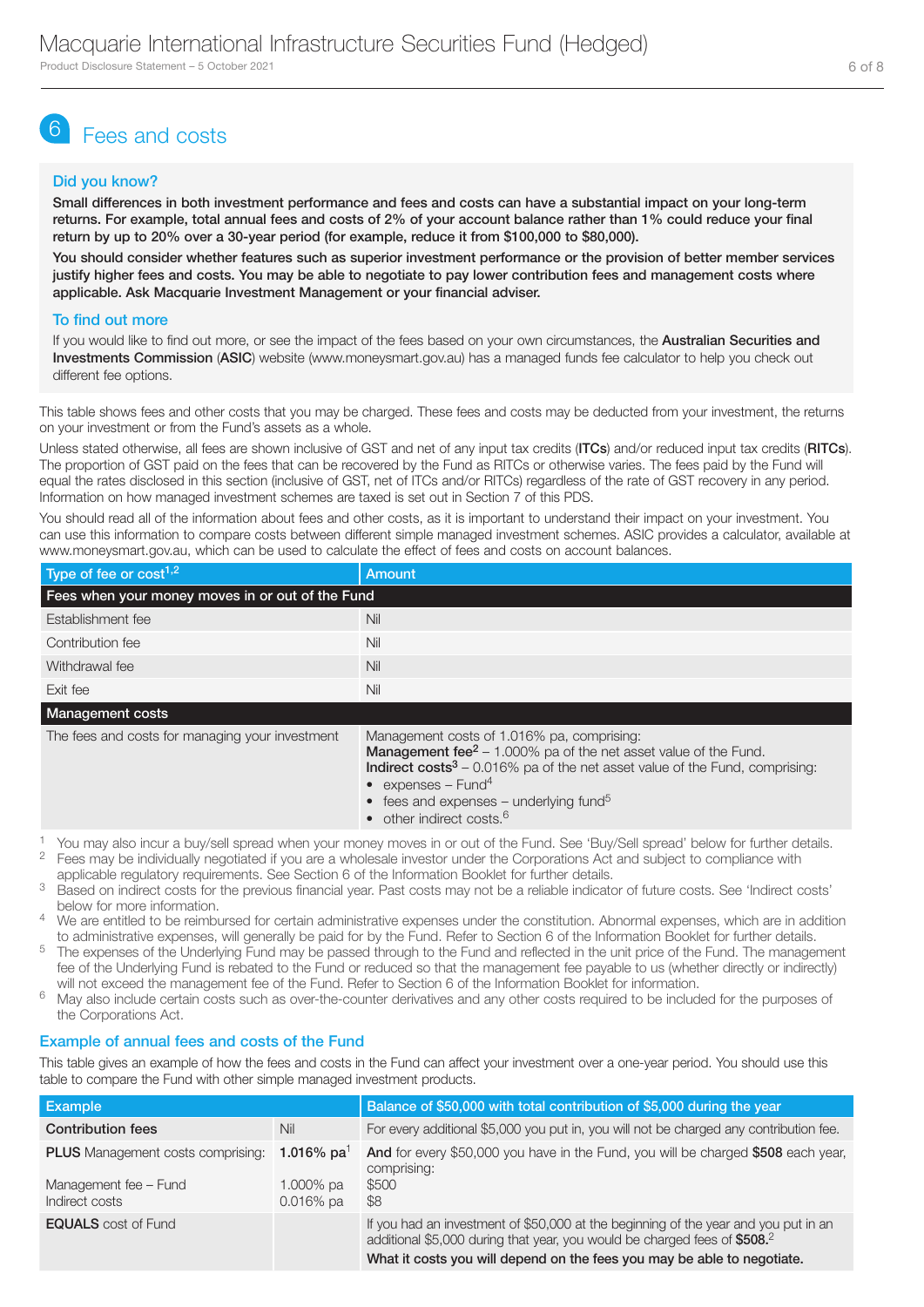### Notes to example from previous page

- 1 Calculated using the 'indirect cost ratio' for the Fund for the previous financial year. The 'indirect cost ratio' refers to the management costs expressed as a percentage of the average net asset value of the Fund. It is not a forecast of the amount of the total management costs, which may be higher or lower in the future.
- <sup>2</sup> This example assumes there is no variation in the value of your investment and the additional investment of \$5,000 is made at the end of the period. In practice, the value of an investor's investment and the fees paid will vary and if an additional investment is made during the period, a management fee will also be payable on the additional investment from the date that the additional investment is made.

### Additional explanation of fees and costs

### Management fee

The fee is calculated as a percentage of the net asset value of the Fund, accrues daily and is payable quarterly. It is deducted from the Fund's assets and reflected in the Fund's unit price.

### Indirect costs

Indirect costs are the costs (excluding the management fee referred to above) incurred in managing the Fund's assets which directly or indirectly reduce the return on the Fund. These costs are not directly charged or retained by us for acting as responsible entity of the Fund. These costs are generally deducted from the Fund's assets or the Underlying Fund's assets and reflected in the Fund's unit price. Indirect costs are generally paid when incurred. Refer to the Information Booklet for more information.

### Transactional and operational costs

Transactional and operational costs incurred by the Fund or an underlying fund that the Fund invests in (such as brokerage, clearing costs, hedging costs, settlement costs, transaction fees, spreads on securities bought or sold, taxes and stamp duty) will generally be incurred as part of the management of the Fund. These costs are an additional cost to you and are reflected in the Fund's unit price. They are not amounts paid to us or the Investment Manager.

### *Buy/Sell spread*

The Fund may recover an estimate of transactional and operational costs through a buy/sell spread from investors who apply for, or redeem units.

When units are acquired, a buy spread is added to the value of a unit. The buy spread is an amount which reflects the estimated transaction costs associated with acquiring the underlying investments. When units are redeemed, a sell spread is subtracted from the value of a unit. The sell spread is an amount which reflects the estimated transaction costs of disposing of the underlying investments. The buy/sell spreads are retained by the Fund and not paid to us or the Investment Manager.

A buy/sell spread seeks to ensure that the estimated transaction costs of the acquisition or redemption are borne by the investor who is applying for or redeeming the units, and not by the existing investors in the Fund. The buy/sell spread may apply even if no transaction to acquire or dispose of assets is required (for example, where there is an application from one investor and a corresponding redemption by another investor).

The buy/sell spread for the Fund, as at the date of the preparation of this PDS, is +0.33% for applications and -0.33% for redemptions, but we may vary this from time to time. In certain circumstances, the buy/sell spread may increase significantly. We will not usually provide investors with notice of changes to the buy/sell spread. The latest buy/sell spreads for the Fund are posted on our website at

### macquarie.com.au/daily\_spreads.

The buy/sell spread charged to investors offsets some or all of the transactional and operational costs incurred by the Fund which may include costs incurred as part of the ordinary trading activities of the Fund rather than the particular application or redemption. This is referred to as 'Fund buy/sell spread recovery'.

### *Net transactional and operational costs*

The net transactional and operational costs for the Fund for the previous financial year were 0.294%, resulting from transactional and operational costs of 0.400% less the buy/sell spread recovery of 0.106%. For example, if you had an account balance of \$50,000 invested in the Fund over the year and there were no changes to your investment, you would have paid \$147 in net transactional and operational costs during that year (excluding any buy/sell spread as a result of applying for, or redeeming, units in the Fund). When added to the management costs, you would have paid 1.310% (which amounts to \$655) in costs.

The transactional and operational costs disclosed (including the buy/sell spread for the Fund) are based on information available as at the date of this PDS and assumptions that we consider reasonable, including assumptions about the bid/ask spreads and other costs of underlying assets. The transaction cost amounts are not forecasts of the total transaction costs in the future and the amount of transaction costs, including buy/sell spreads, may be higher or lower in the future. Refer to the Information Booklet for further details.

### Information about fee changes

We may change the amount of the fees without your consent (up to any maximum that is allowed under the Fund's constitution). If we increase the fees, we will provide you with at least 30 days written advance notice. We cannot charge more than the constitution of the Fund allows, unless we obtain investors' approval to do so. Under the constitution, the maximum fees (exclusive of the net effect of GST) are:

- a maximum contribution fee of 5% of the investment amount
- a maximum redemption fee of 5% of the redemption amount
- a maximum management fee of 5% pa of the value of the assets of the Fund
- a maximum switching fee of 5% of the value of the investment switched, and
- a maximum performance fee rate of 25% of the cumulative outperformance of the Fund over the Benchmark.

Additional fees may be paid by you to your financial adviser. You should refer to the statement of advice provided by your adviser for details of those fees.

You should read the important information about fees and costs including additional services and charges before making a decision. Go to Section 6 of the Information Booklet at macquarie.com.au/pds. The material relating to fees and costs may change between the time when you read this statement and the day when you acquire the product.